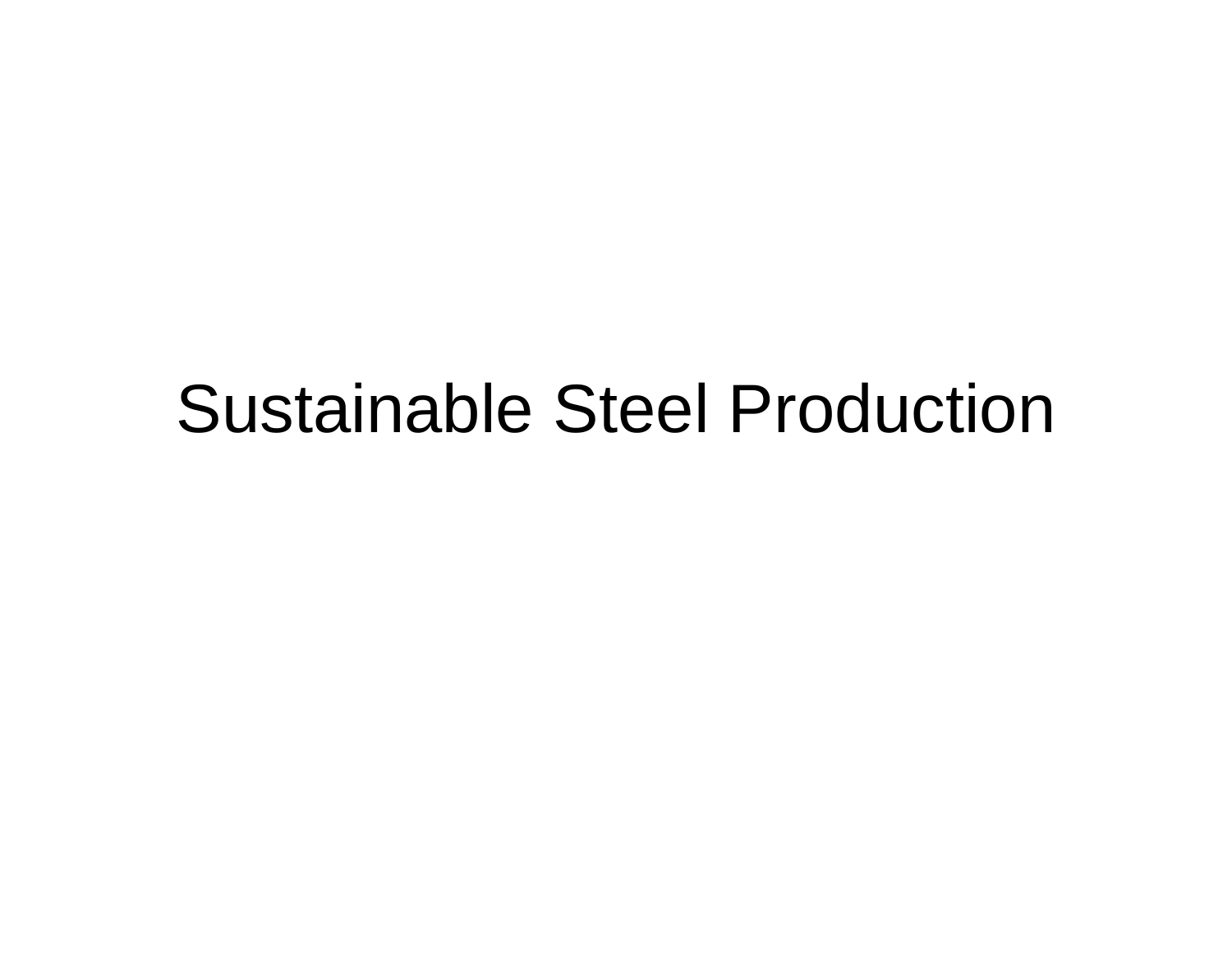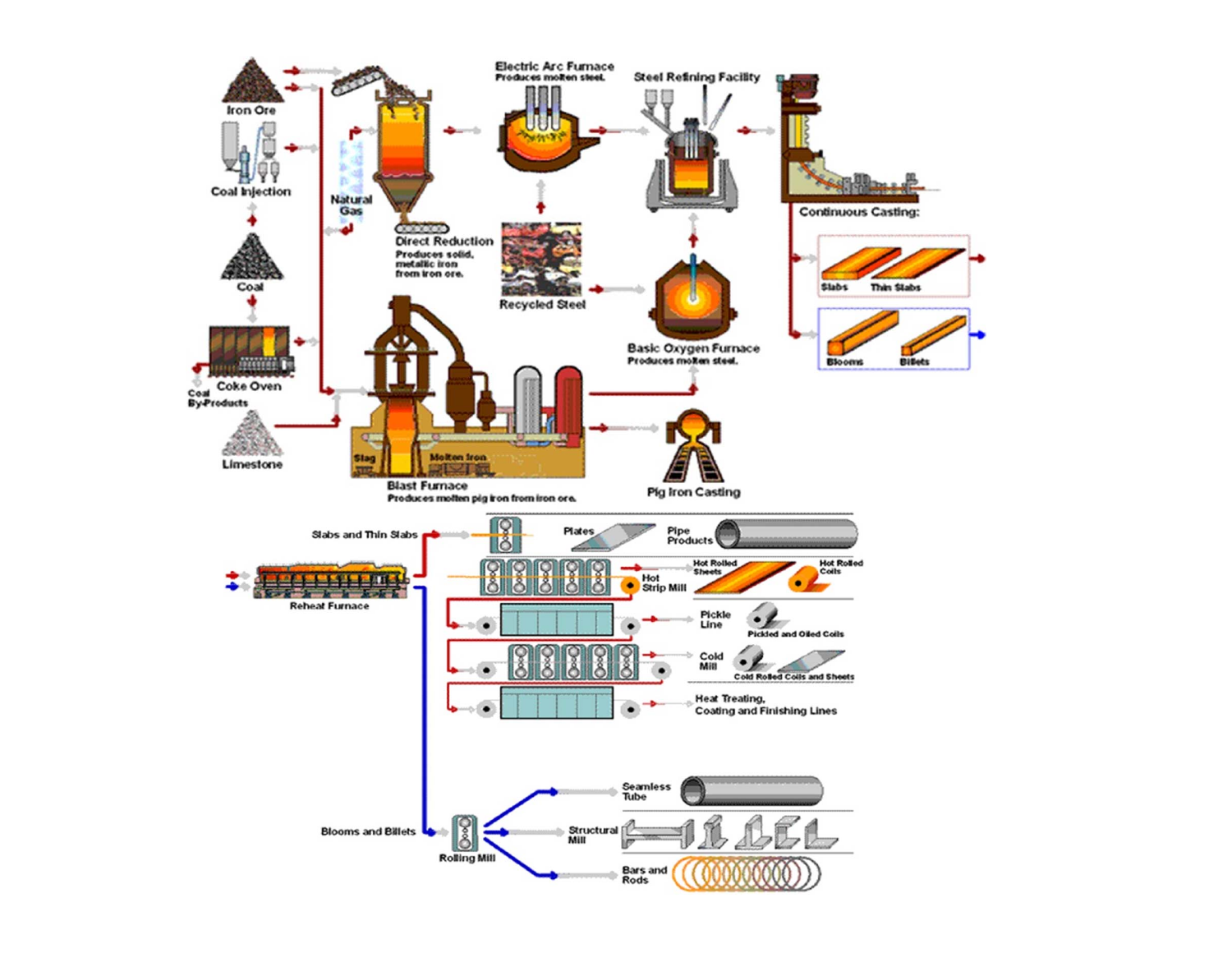# **Keys challenges which steel industries face today**

- $\blacktriangleright$ **Depleting resources of quality raw materials and their increasing cost.**
- $\blacktriangleright$  **Environmental protection laws forcing steel industries to generate low CO2 emissions.**
- $\blacktriangleright$  **Shortage of land to accommodate the huge amount of waste generated by steel industries.**
- $\blacktriangleright$  **Increasing cost of coal and electricity making it further difficult to maintain enough profit margins.**
- $\blacktriangleright$  **Pressure to minimize energy consumption (Since energy cost itself is 30- 40% of total cost and more important if energy source itself is responsible for generation of CO2)**
- $\blacktriangleright$ **Production of steel with stringent specifications having special properties.**



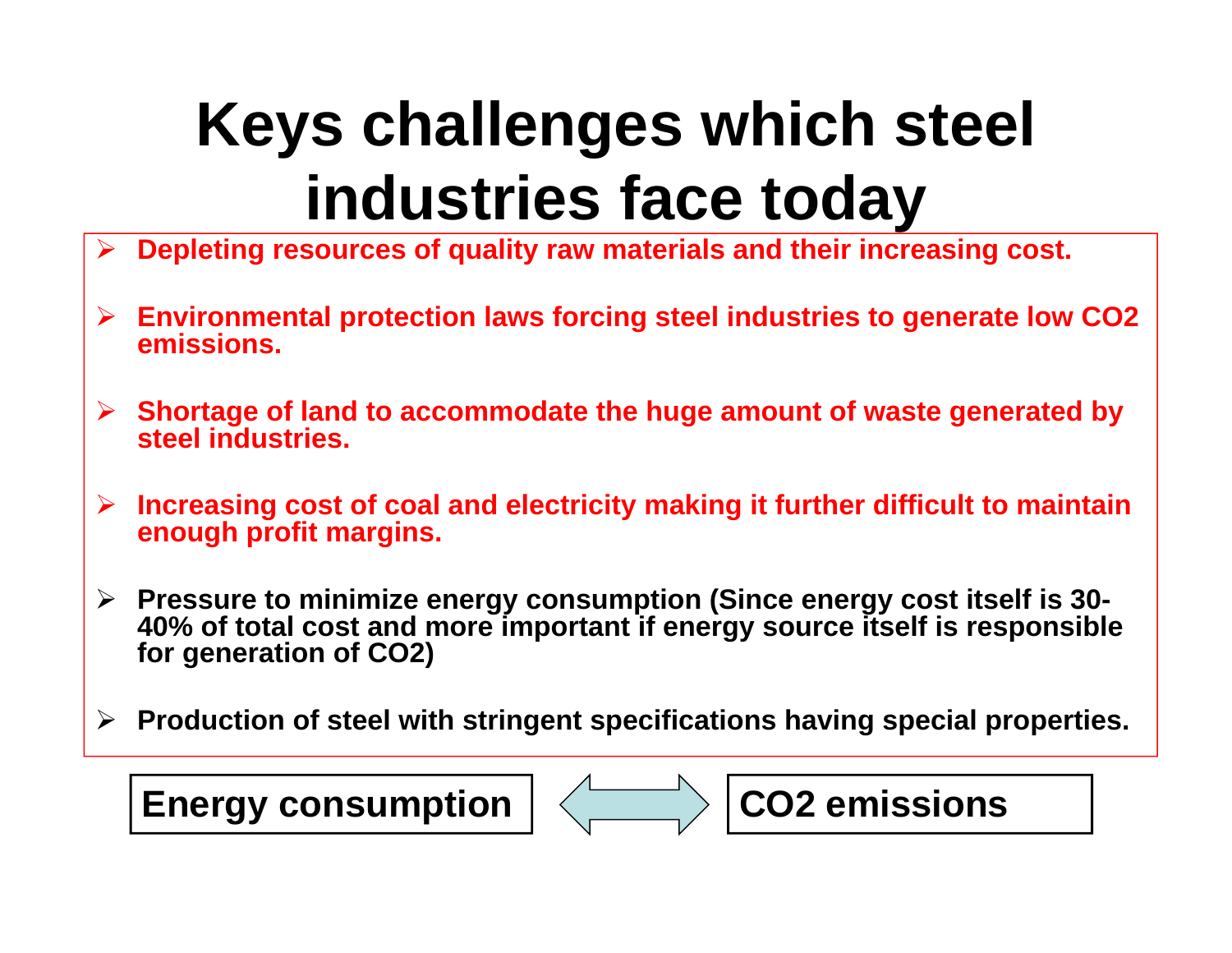

**Asia produces more than 66% of total world steel production.**

**India + China alone contribute 50% of world steel production. This figure may rise above 80%, if India attains the same level of production as China in future.**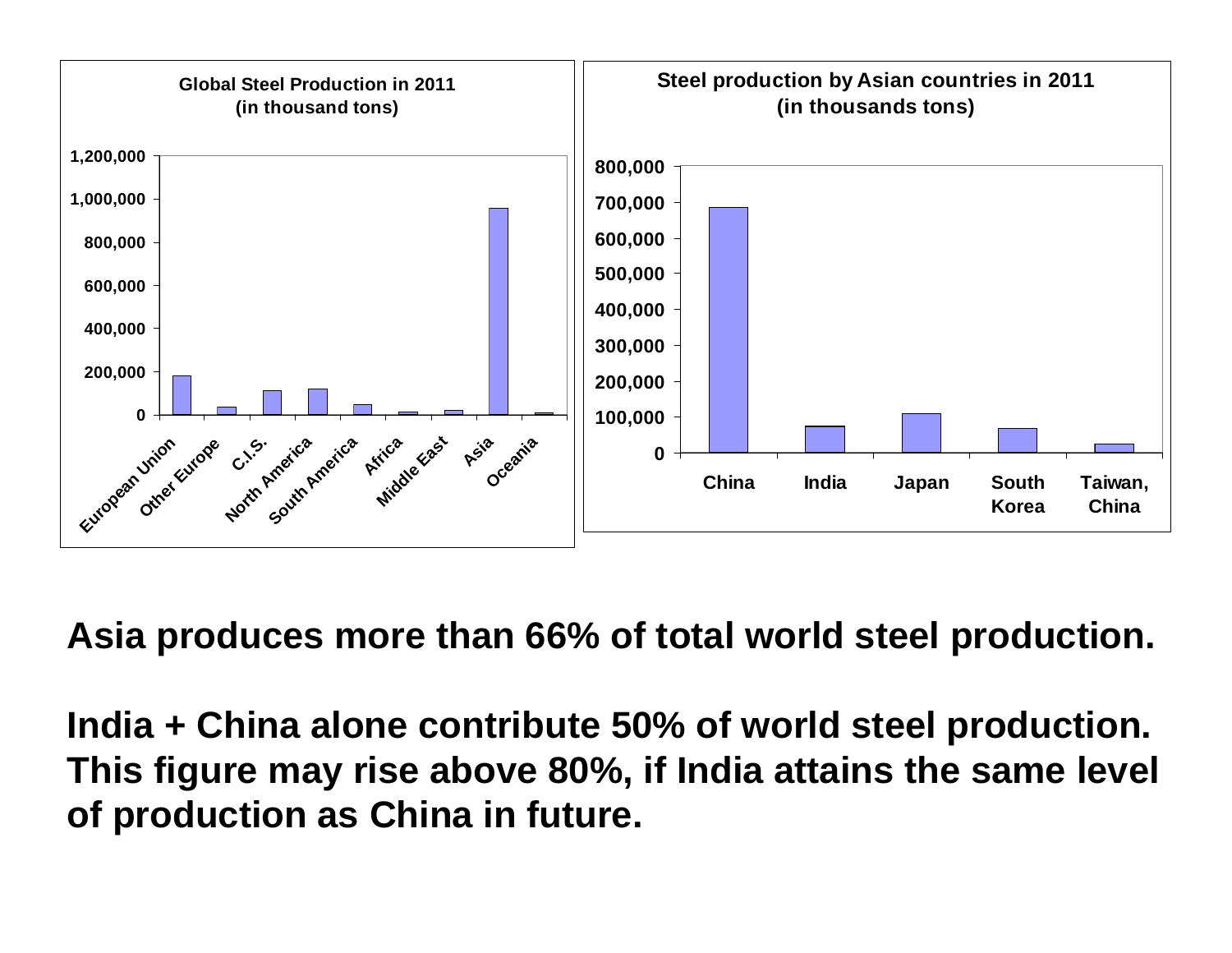### **Energy and CO2 status for steel industry**

Table I. Actual, Practical Minimum, and Theoretical **Minimum Energy Consumed in Various Processes, Energy**  $(GJ/t$  Product)

| Process           | Actual     | Practical<br>Minimum | Theoretical<br>Minimum |
|-------------------|------------|----------------------|------------------------|
| Hot metal         | 13 to 14   | 10.4                 | 9.8                    |
| Steelmaking (BOF) | O          | (0.5)                | (1.0)                  |
| Steelmaking (EAF) | 2.1 to 2.4 | 1.6                  | 1.3                    |
| Hot rolling       | 2.0 to 2.4 | 0.09                 | 0.03                   |
| Cold rolling      | 1.0 to 1.4 | 0.2                  | 0.02                   |
|                   |            |                      |                        |

() Indicate energy available.

Table II. CO<sub>2</sub> Emissions for Various Steelmaking Processes  $CO<sub>2</sub>$  Emissions (kg/t)

| Process           | Typical              | Practical<br>Minimum | <b>Theoretical</b><br>Minimum |  |
|-------------------|----------------------|----------------------|-------------------------------|--|
| Hot metal         | 1500                 | 1160                 | 1090                          |  |
| Steelmaking (BOF) | 200                  | 144                  | 144                           |  |
| Steelmaking (EAF) | 380                  | 280                  | 225                           |  |
| Rolling           | 320                  | 60                   | 10                            |  |
|                   | Source: R.J. Fruehan |                      |                               |  |

- **Steel industry contributes 20% to total global energy consumption and 30% to total global CO2 emissions.**
- **Energy consumption by BF-BOF route is 18-22 GJ/ton and CO2 generation is 2000-2500 kg/ton.**
- **Iron making process step consumes maximum energy and generates maximum CO2. There is greater scope for energy/CO2 reduction at this step.**
- $\blacktriangleright$  **Maximizing the steel production by Scrap/DRI-EAF route could result in energy as well as CO2 reduction in substantial way.**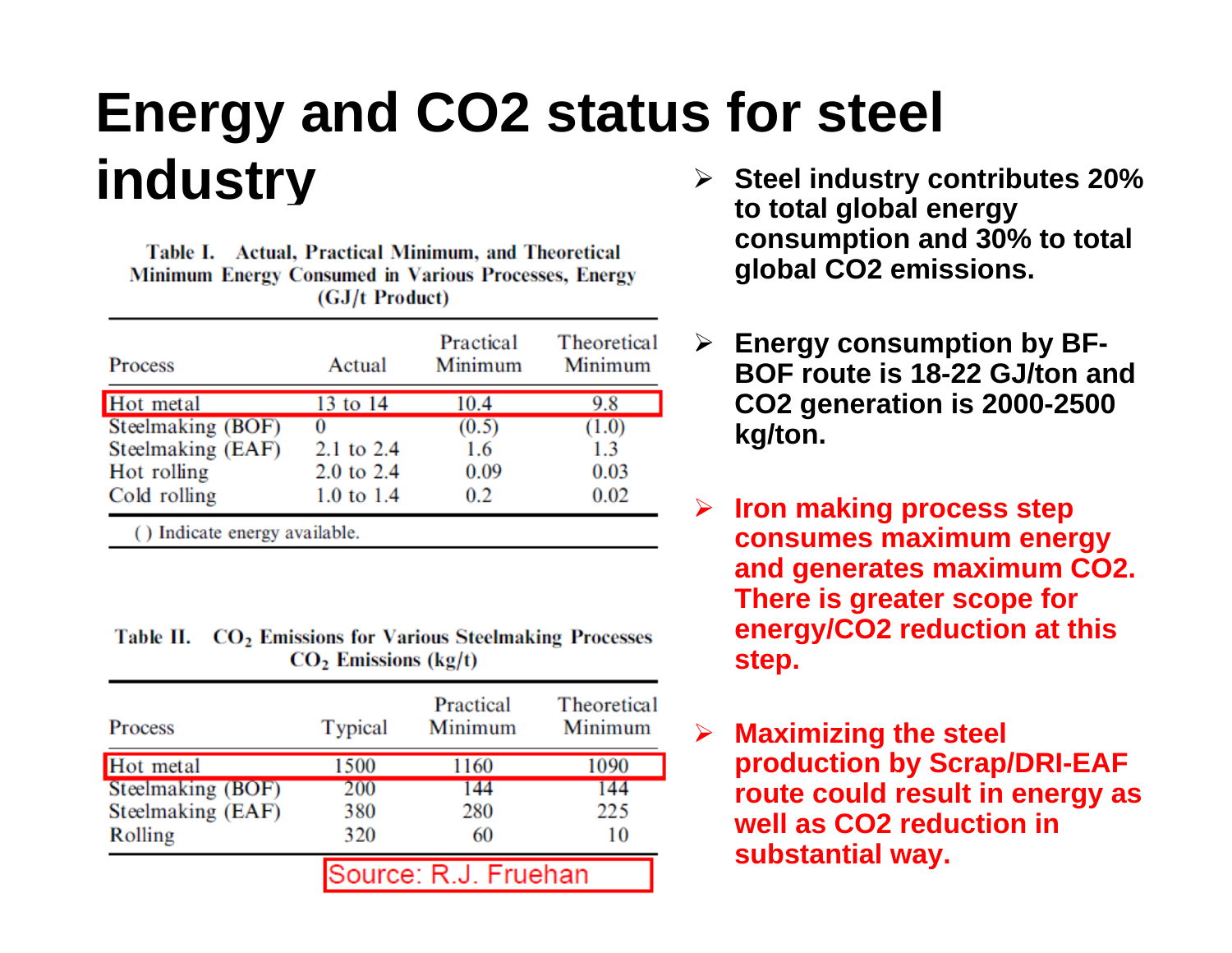## **Scope of research for sustainable steelmaking**

- **Reduction of CO2 emissions by iron and steelmaking processes by making them more energy efficient.**
- **Using alternate energy sources like Hydrogen, Nuclear energy, solar energy, wind energy, tidal wave energy….where the source of energy does not contain carbon.**
- **CO2 sequestration.**
- **Development of new technologies for iron production which are based upon direct reduction and smelting reduction consuming non-coking coal.**
- **Development of technologies which can utilize lean quality raw materials.**
- **Development of technologies for beneficiation of lean quality iron ores.**
- **Maximization of waste and scrap recycling**
- **Recycling of heat energy contained in waste materials and gases.**